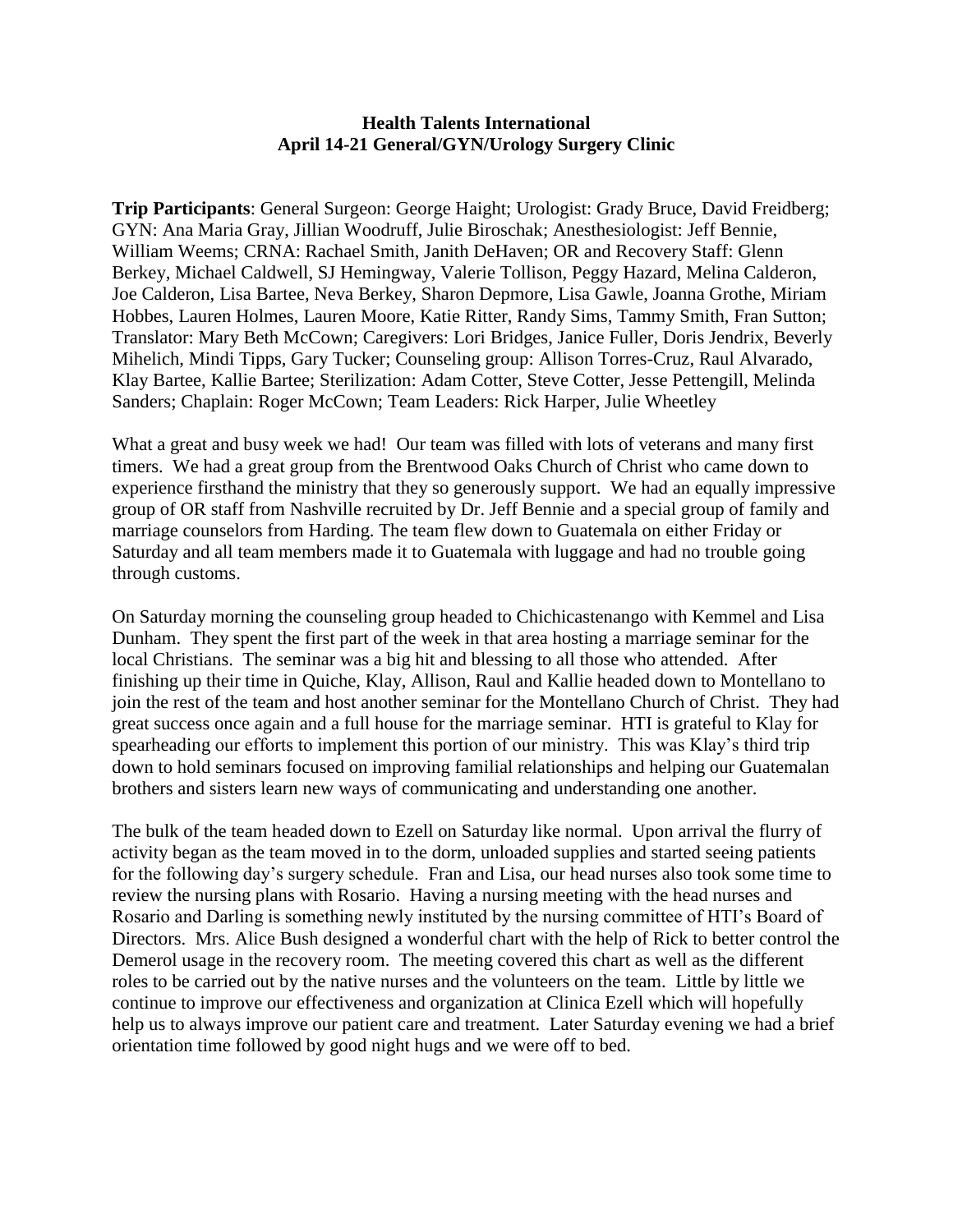Sunday morning was lovely as the team woke up and enjoyed breakfast together before heading across the street to worship. The service at Montellano church of Christ was nice with Carlos Baltodano preaching and Rick Harper leading the group in a few English songs. After church Dr. Walter and nurse Rosario gave the medical orientation to the group. We always appreciate their taking the time to talk with our teams and help them understand the way things run at Clinica Ezell. After this meeting and lunch the OR crew headed to the hospital to get things going. Sunday was a long day as surgery always goes a little slower on days when the team is adjusting to working together. All together we had four GYN, five urology and five general surgery cases.

Monday was a full day for all. A few team members headed out to mobile clinic with Dr. Walter while others made their way to the recovery room or OR. The OR area was blessed with a veteran sterilization crew that kept things rolling with no bumps in the road at all. Jesse, Steve, and Adam also did a great job of welcoming Melinda and Gary to their crew by training them and showing them how to run a great sterilization room. Having a great team like this in sterilization makes a huge difference on a busy surgical trip like this one! Thankfully there were so many helping hands that Adam was freed up to spend a good chunk of time in the operating rooms observing and assisting where needed. Adam has decided to pursue a career in medicine so we were happy to get him into the middle of things to learn and observe what he could. Monday yielded a total of five GYN, seven urology and eight general surgeries.

Monday evening Roger led our first devotional time. Having a veteran missionary to Guatemala as the trip chaplain was a treat! Roger consistently brought new ideas and understanding to the experiences we were having each day. He led our hearts closer to our Heavenly Father by helping us to open our eyes to His work around us. He also helped us to have a greater understanding of the people we were working with throughout the week. The team was certainly blessed by his knowledge and leadership.

Tuesday was another full day. More team members headed out to mobile clinics as well as a couple who headed out to visit La Fortuna with Oscar and Obdulio our community development guys. Mindi and Janice were the first to go out with Oscar and Obdulio this week and were impressed and excited upon their return. They enjoyed seeing the homes of the villagers of La Fortuna and were excited to see the beautiful crops they had growing there. Later in the week a few other team members went out with our community development guys and were also excited to see the good work going on in the villages. Gary was particularly impressed with a talk he saw Oscar giving to a local woman. He had a pamphlet with pictures he used to help discuss good hygiene, clean water, smokeless stove and how to care for ill family members! All together we had five gyn, six urology and eight general surgery cases on Tuesday. The biggest case of the day was in the urology room. Doctors Grady and David preformed a prostatectomy removing about 80% of their patient's prostate. The patient did well in surgery but later that night his blood count was dropping. Thankfully the local lab came out and we were able to transfuse blood to our patient. We were so grateful to Melinda and Josué, one of our staff at Ezell who donated blood. The patient did well and was up and walking around within a couple of days. Mary Beth was sweet to sit with him and work in exercising his legs before walking while also being sure to pray with him and share the light of Christ.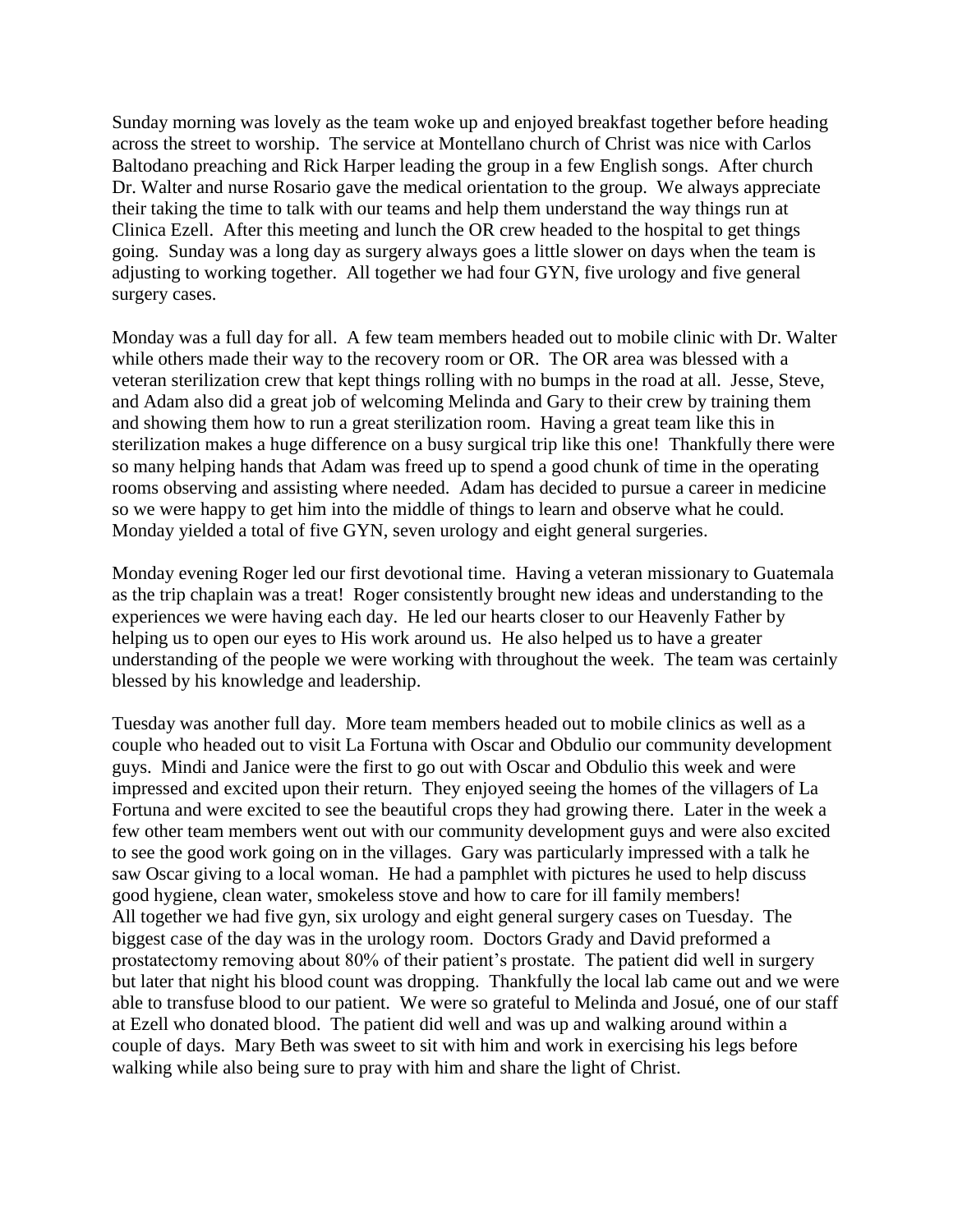Wednesday we had four GYN surgeries, four urology and eleven general surgeries. Wednesday was special as the counseling group finally joined the team on the coast. We were happy to welcome them to Clinica Ezell and excited about their seminar the following day. The nurses in the recovery room had things well under control by the time Wednesday rolled around. The nurses worked so well together and were great about pitching in whenever they were needed. The patients and the local TSI team members could all tell that we were well staffed as a result of the wonderful individual attention each patient received from the nurses.

Thursday was a lighter day in the OR with only general surgery taking place. There were a total of eight surgeries performed by Dr. Haight and our two urologists. Two groups of team members made their way up to San Lucas Toliman for a nice lunch and a reprieve from the heat of Montellano. The groups were thrilled to have a chance to see more of the country, to enjoy a nice meal on the porch overlooking the beautiful Lake Atitlan. Both groups traveled safely and made it back to Montellano in time to relax, pack and check in on the patients before dinner.

The devotional time that evening started out around the fountain but had to be moved inside when the light sprinkle turned into more of a constant drizzle. We made it inside just in time too since shortly after we all made it in the storm really picked up! The time of sharing was encouraging and heartwarming for everyone on the team. The week had gone well, patients were recovering nicely, hearts had been touched, prayers had been prayed and God had blessed us all.

Friday morning the group had breakfast and then gathered for a group picture by the Clinica Ezell sign before jumping onto the nice air conditioned bus and heading to Antigua. The day in Antigua was perfect as always. Everyone headed out to a variety of lunch spots, the GYN girls attacked the market place and had bags of goodies to show for it! That evening the team had a nice buffet dinner at Hotel Antigua and was joined by many members of the HTI Board of Directors who had flown in for the board meeting taking place over the next couple of days. After dinner we all said good night and headed to our rooms to rest up.

The buffet breakfast the following morning was extra delicious with made to order omelets and crepes! The team ate their fill before loading up and heading to the airport. Thankfully everyone arrived in plenty of time and made it back to the states safely. We thank God for yet another safe and productive mission.

By: Julie Wheetley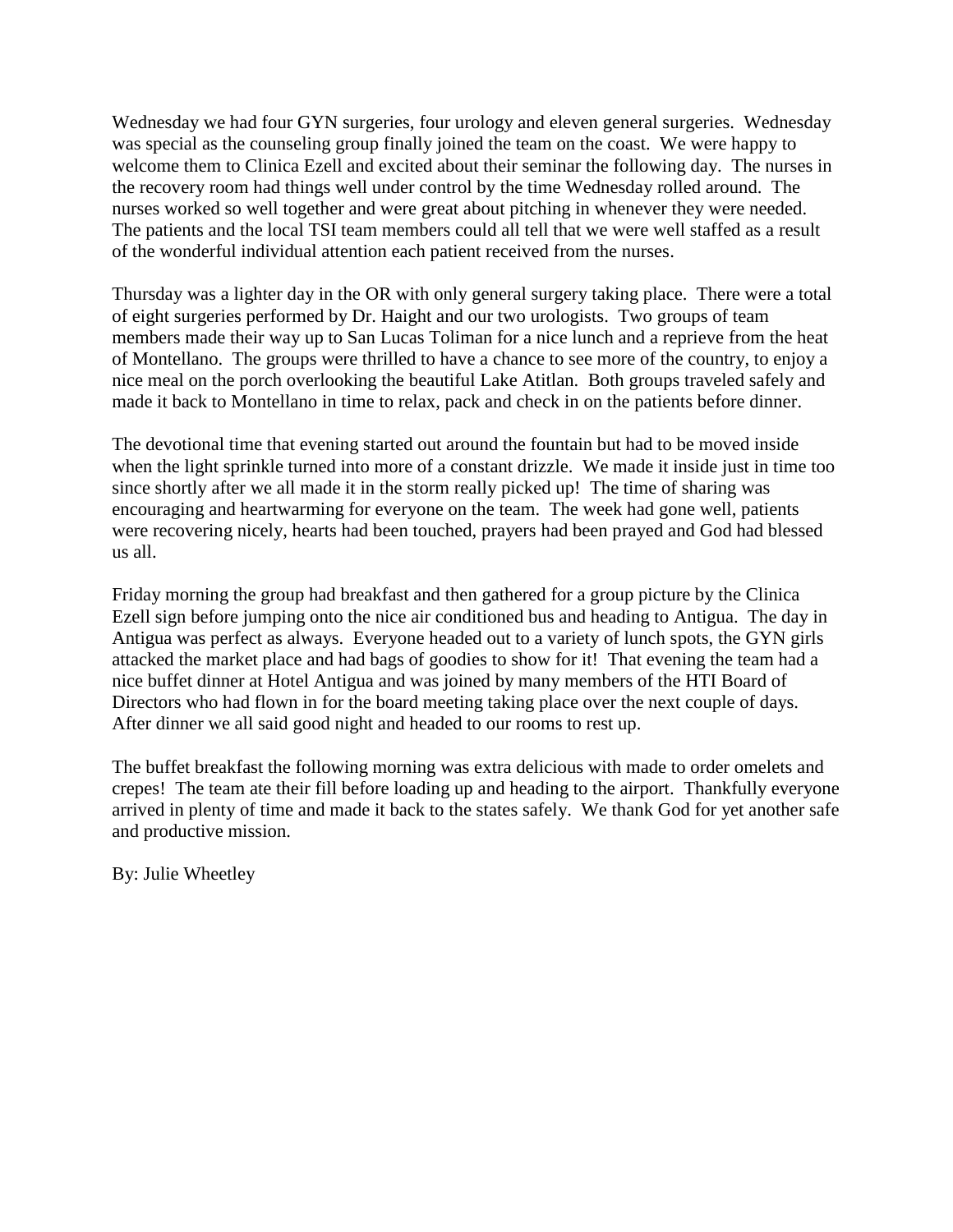